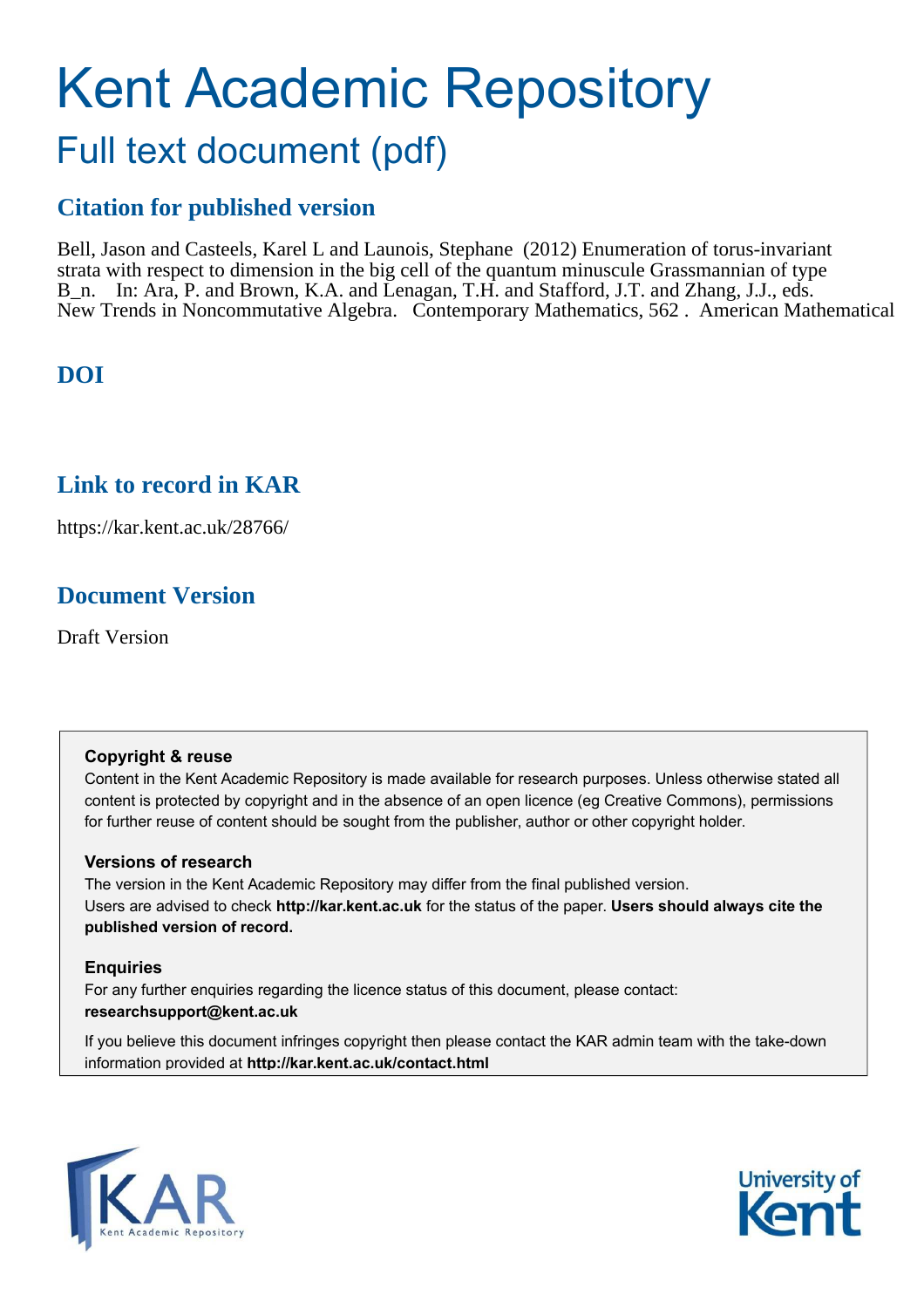## Enumeration of torus-invariant strata with respect to dimension in the big cell of the quantum minuscule Grassmannian of type  $B_n$

Jason Bell, Karel Casteels, and Stéphane Launois

This paper is dedicated to Ken Goodearl for his 65th birthday.

<span id="page-1-0"></span>Abstract. The aim of this article is to give explicit formulae for various generating functions, including the generating function of torus-invariant primitive ideals in the big cell of the quantum minuscule grassmannian of type  $B_n$ .

### 1. Introduction

Let  $\alpha$  be a simple Lie algebra of rank n over the field of complex numbers, and let  $\pi := {\alpha_1, \ldots, \alpha_n}$  be the set of simple roots associated to a triangular decomposition  $\mathfrak{g} = \mathfrak{n}^- \oplus \mathfrak{h} \oplus \mathfrak{n}^+$ . Let W be the Weyl group associated to  $\mathfrak{g}$ .

The aim of this article is to study the prime spectrum of so-called quantum Schubert cells from the point of view of algebraic combinatorics. Quantum Schubert cells have been introduced by De Concini-Kac-Procesi as quantisations of enveloping algebras of nilpotent Lie algebras  $\mathfrak{n}_w := \mathfrak{n}^+ \cap \text{Ad}_w(\mathfrak{n}^-)$ , where Ad stands for the adjoint action and  $w \in W$ . These noncommutative algebras are defined thanks to the braid group action of W on the quantised enveloping algebra  $U_q(\mathfrak{g})$  induced by Lusztig automorphisms. The resulting (quantum) algebra associated to a chosen  $w \in W$  is denoted by  $U_q[w]$ . Here q denotes a nonzero element of the base field K, and we assume that  $q$  is not a root of unity. It was recently shown by Yakimov that these algebras can be seen as the Schubert cells of the quantum flag varieties. Our aim is to study combinatorially the prime spectrum of the algebras  $U_q[w]$ . In order to explain the main results of this paper, a brief sketch of background is needed.

**1.1.** *H*-Stratification. In order to investigate the primitive ideals of various quantum algebras, Goodearl and Letzter have developed a strategy based on the rational action of a torus. More precisely, they define a stratification of the prime and primitive spectra of an algebra  $A$  supporting a rational action of a torus  $H$ [[GL2](#page-12-0)]. In the context of the quantum Schubert cell  $U_q[w]$ , there is a natural action of the torus  $\mathcal{H} := (\mathbb{K}^*)^n$ , and the associated stratification of the prime spectrum is

<sup>2000</sup> Mathematics Subject Classification. 16W35; 20G42.

Key words and phrases. Quantum algebras, primitive ideals, algebraic combinatorics.

The first and second named authors thank NSERC for its generous support.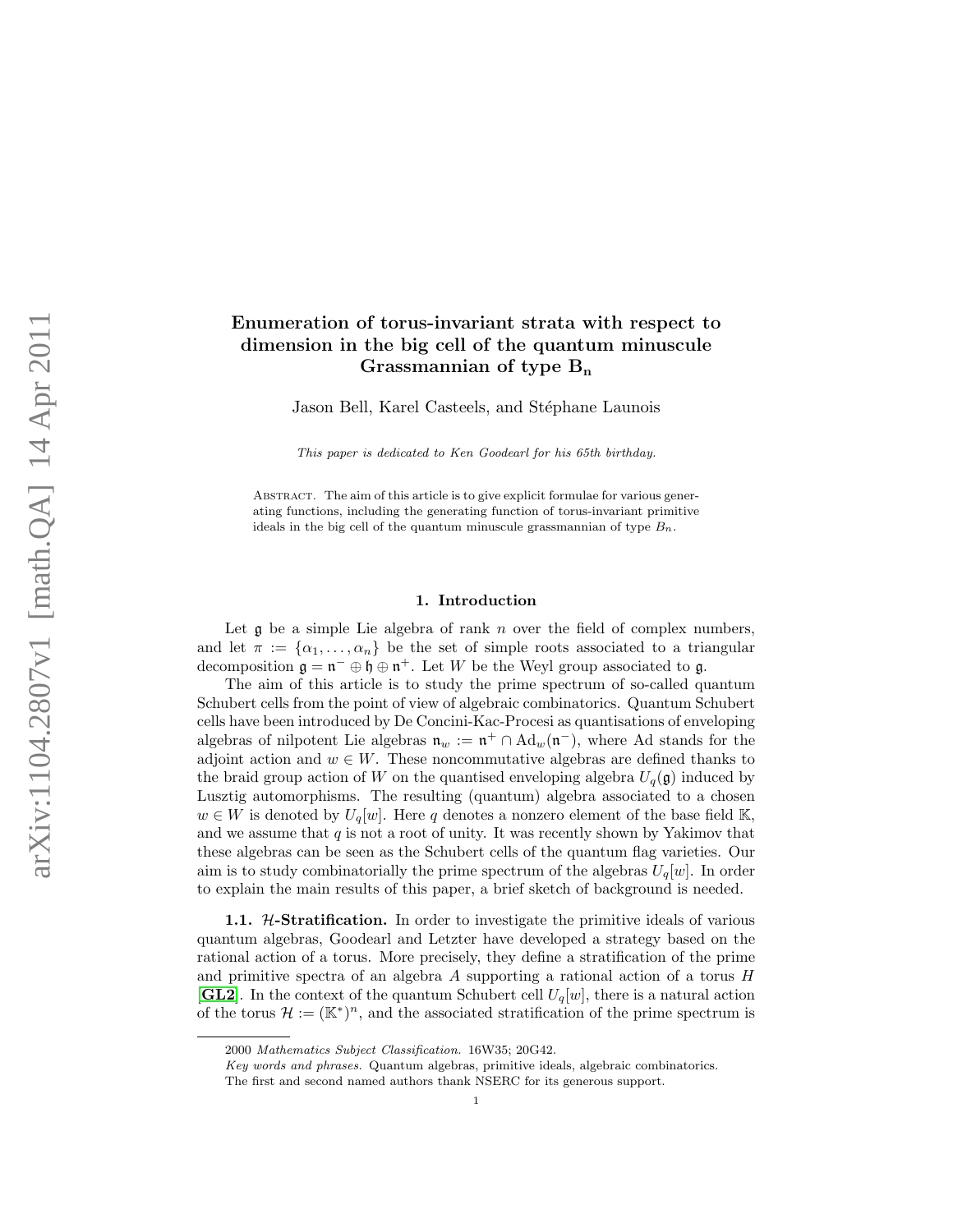<span id="page-2-0"></span>parametrised by those prime ideals that are invariant under this torus action, the so-called  $H$ -primes. Moreover each stratum is homeomorphic to the prime spectrum of a commutative Laurent polynomial ring over K. Torus-invariant prime ideals of  $U_q[w]$  have recently been studied by Mériaux and Cauchon [[MC](#page-13-0)] on one hand and by Yakimov  $Yak2$  on the other hand. In particular, they proved that  $H$ -invariant primes in  $U_q[w]$  are in one-to-one correspondence with the initial Bruhat interval [id, w]. Hence the stratification of the prime spectrum of  $U_q[w]$  can be written:

(1.1) 
$$
\operatorname{Spec}(U_q[w]) = \bigsqcup_{v \leq w} \operatorname{Spec}_v(U_q[w]),
$$

where the stratum  $Spec_v(U_q[w])$  associated to  $v \leq w$  is homeomorphic to the prime spectrum

$$
\mathrm{Spec}\left(\mathbb{K}[z_{v,1}^{\pm 1},\ldots,z_{v,d(v)}^{\pm 1}]\right)
$$

of a commutative Laurent polynomial ring over the base field. The (Krull) dimension of these commutative Laurent polynomial rings has recently been computed in [[BCL2](#page-12-1)], where we prove that

(1.2)  $\dim \text{Spec}_v(U_q[w]) = d(v) = \dim(\ker(v + w)),$ 

v and w acting on the dual  $\mathfrak{h}^*$  of the Cartan subalgebra  $\mathfrak{h}$ . See also [[Yak3](#page-13-2)] where a similar formula is established but with stronger hypothesis on  $\mathbb K$  and q.

1.2. Big cells of quantum Grassmannians. Let  $j$  be an element of the set  $[n] := \{1, \ldots, n\}$  and  $J := \{1, \ldots, n\} \setminus \{j\}$ . We denote by  $W_J$  the associated parabolic subgroup. Recall that  $W_J$  is the subgroup of W generated by  $s_i$  with  $i \in J$ . We denote by  $W<sup>J</sup>$  the set of minimal length coset representatives of  $W/W_J$ . It has a unique maximal element (for the induced Bruhat order) that we denote by  $w_{max}^J$ .

As explained above, Yakimov [[Yak1](#page-13-3)] recently proved that the algebra  $U_q[w_{max}^J]$ can actually be seen as the big cell of the quantum Grassmannian associated to the fundamental weight  $\varpi_i$ . More precisely, there exists an isomorphism between a localisation of the quantum Grassmannian associated to the the fundamental weight  $\varpi_j$  and a skew-Laurent extension of the algebra  $U_q[w_{max}^J]$ . This isomorphism allows one to transfer information between these two algebras, and shows that to understand the prime spectrum of the quantum Grassmannian associated to the fundamental weight  $\varpi_i$  a first step is to classify the prime spectrum of the algebra  $U_q[w_{max}^J]$ .

For example, the well-known algebra of  $m \times n$  quantum matrices appears in this context as it was proved by Mériaux and Cauchon that this algebra is isomorphic to  $U_q[w_{max}^{\{1,\ldots,m+n-1\}\setminus\{m\}}]$  when g is of type  $A_{m+n-1}$ . In [[BCL1](#page-12-2)], we used our formula [\(1.2\)](#page-1-0) for the dimension of a stratum in order to derive various enumeration results. In particular, we give a closed formula for the trivariate generating function that counts the d-dimensional  $H$ -strata in  $m \times n$  quantum matrices.

1.3. Main results. In this paper, we consider the case where the Lie algebra g is of type  $B_n$  and  $\overline{\omega}_j$  is the unique minuscule weight. That is, we let  $\mathfrak g$  be the simple Lie algebra  $\mathfrak{so}_{2n+1}$  over the field of complex numbers, and let  $\pi := {\alpha_1, \ldots, \alpha_n}$ be the set of simple roots, where  $\alpha_n$  is the unique short simple root. Moreover, we set  $J := \{1, \ldots, n-1\}$ , and  $W_J$  denotes the associated parabolic subgroup. The unique maximal element of  $W/W^J$  is denoted by  $w_{max}^J$ . The main result of this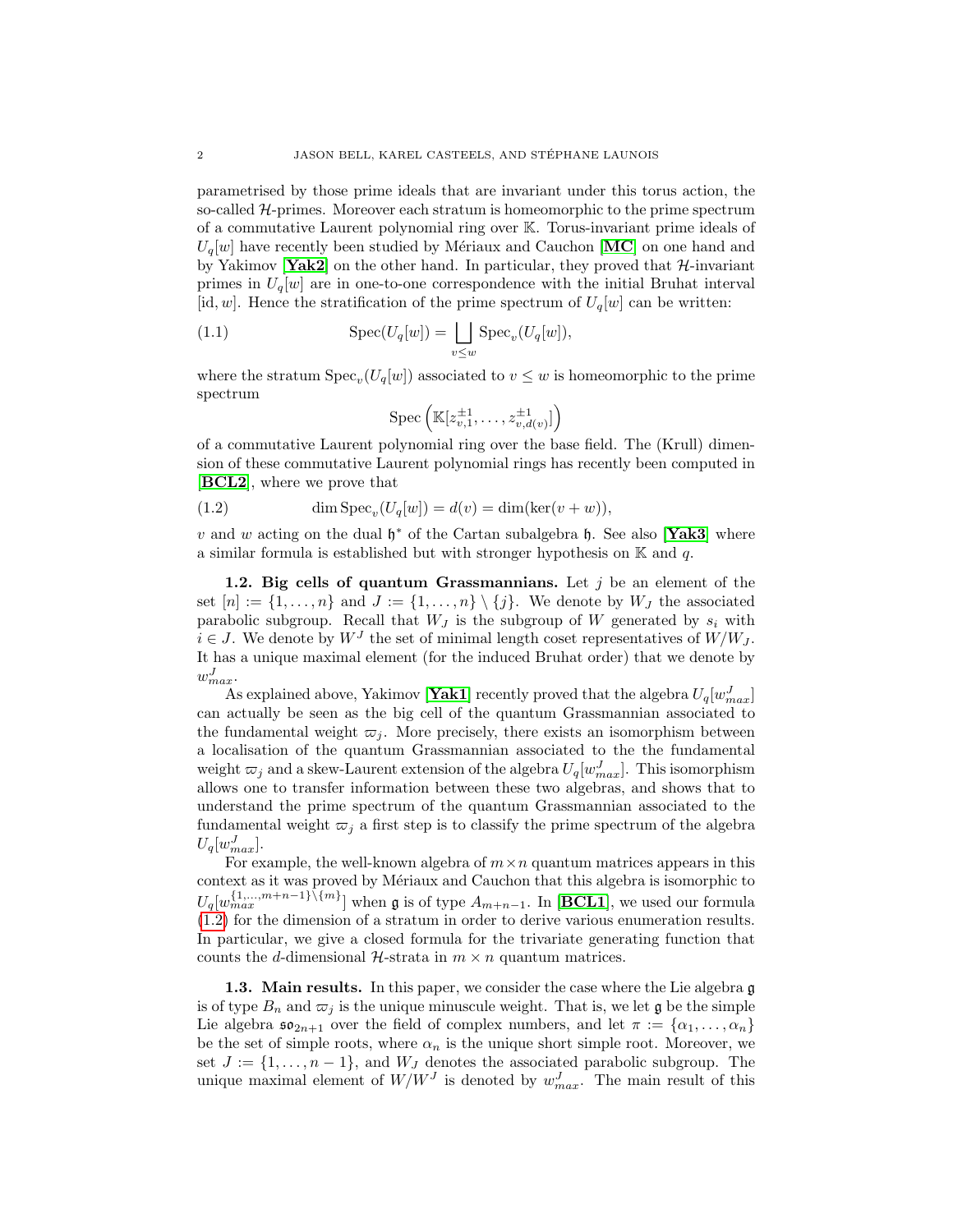article gives an explicit formula for the two term generating function  $H(x, t)$  whose coefficient of  $\frac{x^n}{n!}$  $\frac{x^n}{n!}t^d$  is the number of d-dimensional H-strata in  $U_q[w_{max}^J]$ . More precisely, we prove the following result.

**Theorem 1.1.** Let  $\mathfrak g$  be a simple Lie algebra of type  $B_n$ , and let  $w_{max}^J$  be the unique minimal length coset representative of  $W/W_{\{1,\ldots,n-1\}}$ . Denote by  $H(x,t)$  the two term generating function whose coefficient of  $\frac{x^n}{n!}$  $\frac{x^n}{n!}t^d$  is the number of d-dimensional  $\mathcal{H}$ -strata in  $U_q[w^J_{max}]$ . Then

$$
H(x,t) = \left(\frac{e^x}{2 - e^x}\right)^{\frac{t+1}{2}}.
$$

Specialising at  $t = 1$ , we obtain the exponential generating function for the number of H-strata in  $U_q[w_{max}^J]$ . On the other hand, specialising at  $t = 0$ , we obtain the exponential generating function for the number of  $H$ -strata of dimension 0 in  $U_q[w_{max}^J]$ . By the Stratification Theorem of Goodearl and Letzter (see for instance  $[\mathbf{B}\mathbf{G}]$ , a stratum is 0-dimensional exactly when the associated  $\mathcal{H}\text{-prime}$  is primitive. So we deduce from the previous theorem that the exponential generating function for the primitive  $\mathcal{H}$ -primes in  $U_q[w^J_{max}]$  is

$$
\left(\frac{e^x}{2-e^x}\right)^{\frac{1}{2}}.
$$

Finally, we use Theorem [1.1](#page-2-0) in order to prove that the proportion of primitive  $\mathcal{H}\text{-primes tends to 0 as }n\to\infty.$ 

The methods developed in order to prove the above theorem are somehow similar to those developed in [[BCL1](#page-12-2)] to attack the quantum matrix case. In particular, we will use the notion of pipe dreams in the context of "signed permutations", and develop the notion of symmetric Cauchon diagrams which can be seen as a type  $B_n$  analogue of the well-known Cauchon diagrams for quantum matrices. Symmetric Cauchon diagrams have roughly speaking already appeared under the name L-diagrams of type  $(B_n, n)$  in [[LW](#page-13-4)].

<span id="page-3-0"></span>Throughout this paper, we use the following conventions.

- (i) If R is a finite set or sequence,  $|R|$  denotes its cardinality.
- (*ii*) For any natural number t, we set  $[t] := \{1, \ldots, t\} = [1, t].$
- (*iii*) K denotes an infinite field and we set  $\mathbb{K}^* := \mathbb{K} \setminus \{0\}.$
- (*iv*)  $q \in \mathbb{K}^*$  is not a root of unity.
- (v) If A is a K-algebra, then  $Spec(A)$  and  $Prim(A)$  denote respectively its prime and primitive spectra.

Acknowledgments: We thank the anonymous referee for comments that have greatly improved this text.

## 2. Cauchon diagrams and Permutations in type  $B_n$

**2.1. Cauchon diagrams.** Consider any  $w \in W$ , and set  $t := l(w)$ . Let  $w = s_{i_1} \circ \cdots \circ s_{i_t}$   $(i_j \in \{1, ..., n\})$  be a reduced decomposition of w. It is well known that  $\beta_1 = \alpha_{i_1}, \beta_2 = s_{i_1}(\alpha_{i_2}), \ldots, \beta_t = s_{i_1} \circ \cdots \circ s_{i_{t-1}}(\alpha_{i_t})$  are distinct positive roots and that the set  $\{\beta_1, ..., \beta_t\}$  does not depend on the chosen reduced expression of w.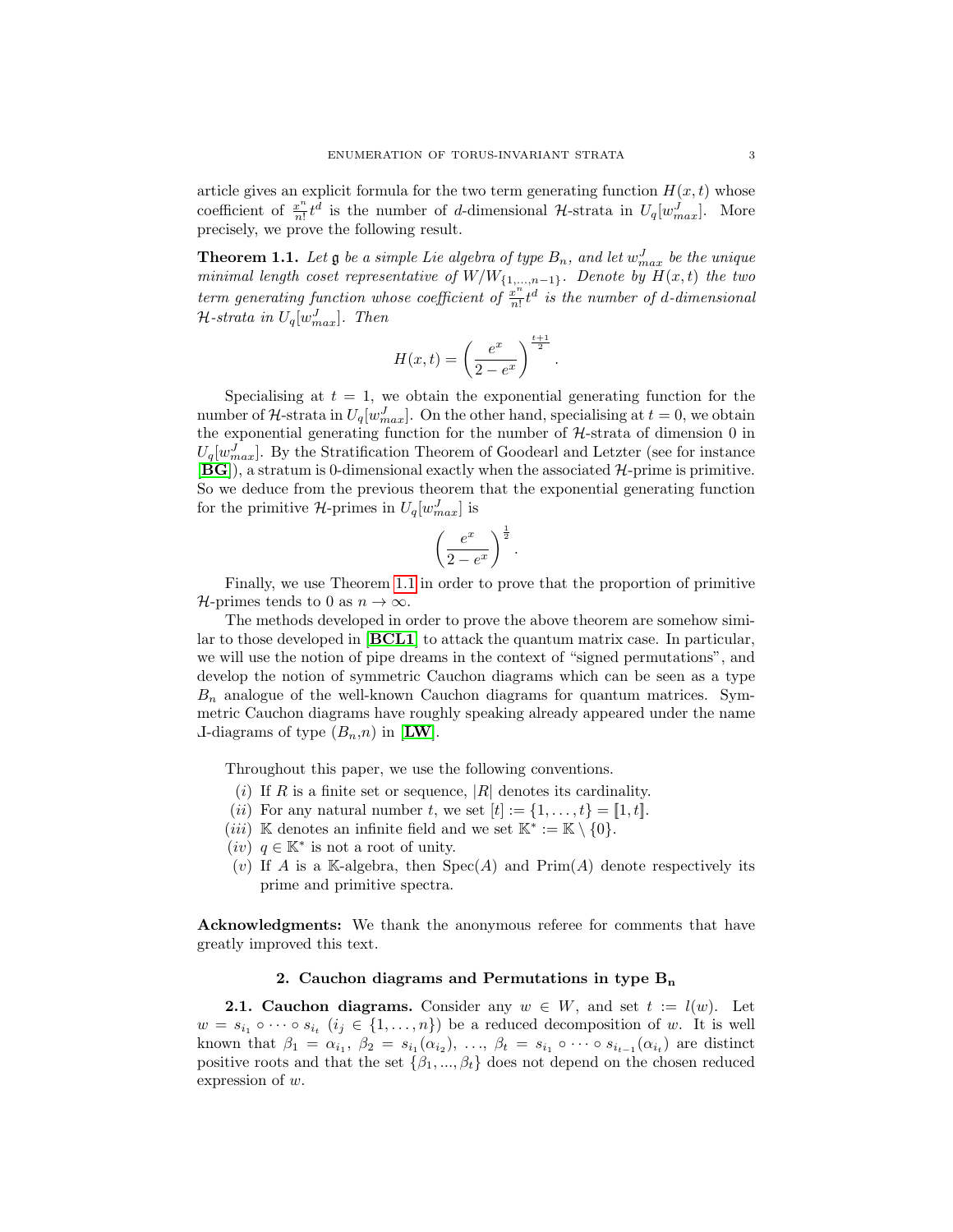A subset  $\Delta$  of [t] is called a *diagram* of w. By abuse of notation, we say that  $\beta_i$  belongs to  $\Delta$  if  $i \in \Delta$ .

**Notation 2.1.** Fix a reduced decomposition  $w = s_{i_1} \circ \cdots \circ s_{i_t}$   $(i_j \in \{1, ..., n\})$  of w and a diagram  $\Delta \subseteq \{1, 2, \ldots, t\}.$ 

(1) For all  $k \in [t]$ , we set

$$
s_{i_k}^{\Delta} := \begin{cases} s_{i_k} & \text{if } k \in \Delta, \\ \text{id} & \text{otherwise.} \end{cases}
$$

(2) We also set

$$
w^{\Delta} := s_{i_1}^{\Delta} \cdots s_{i_t}^{\Delta} \in W,
$$
  

$$
v^{\Delta} := s_{i_t}^{\Delta} \cdots s_{i_1}^{\Delta} \in W
$$

and

$$
v_\ell^\Delta := s_{i_t}^\Delta \cdots s_{i_{t-\ell+1}}^\Delta \in W
$$

for all  $\ell \in \{0, \ldots, t\}.$ 

**Definition 2.2.** A diagram  $\Delta$  is *Cauchon (with respect to the fixed reduced decom*position of w) if

$$
v_{\ell-1}^{\Delta} < v_{\ell-1}^{\Delta} s_{i_{t-\ell+1}}
$$

for all  $\ell \in \{1, \ldots, t\}.$ 

In [[MC](#page-13-0)], Cauchon diagrams are called *admissible diagrams*. It was proved by M $\acute{e}$ riaux and Cauchon  $\bf{[MC]}$  $\bf{[MC]}$  $\bf{[MC]}$  that they coincide with positive distinguished subexpressions of the reduced decomposition of  $w$  in the sense of Marsh and Rietsch  $[MR]$  $[MR]$  $[MR]$ .

The relevance of Cauchon diagrams for this work is summarized in the following theorem. (The reader is referred to  $[\mathbf{BCL2}]$  $[\mathbf{BCL2}]$  $[\mathbf{BCL2}]$  for details about the algebra  $U_q[w]$ .)

#### Theorem 2.3 ([[MC,](#page-13-0) [BCL2](#page-12-1)]).

- (1) The map  $\Delta \mapsto w^{\Delta}$  is a bijection from the set of Cauchon diagrams onto the Bruhat interval [id, w].
- (2) The deleting-derivation algorithm provides a bijection between the set of torus invariant prime ideals in  $U_q[w]$  and the set of Cauchon diagrams.
- (3) Let J be the unique torus-invariant prime ideal of  $U_q[w]$  associated to the Cauchon diagram  $\Delta$ . Then the dimension of the associated H-stratum is equal to dim(ker( $w^{\Delta} + w$ )).

In practice,  $\dim(\ker(w^{\Delta} + w))$  is easy to compute using combinatorial tools. For example, in the quantum matrices case, the reader is referred to [[BCL1](#page-12-2)] for results that use the above formula for the dimension of an H-stratum in a crucial way. The present work will also make use of this formula.

2.2. The big cell of the minuscule quantum Grassmannian of type **B<sub>n</sub>**. From now on, **g** is the Lie algebra  $\mathfrak{so}_{2n+1}(\mathbb{C})$ . Its simple roots  $\alpha_1, \ldots, \alpha_n$  are labelled so that  $\alpha_n$  is the unique short root.

Moreover, from now on, we set:

$$
w = w_{max}^{\{1,\dots,n-1\}} = s_n(s_{n-1}s_n)\cdots(s_1s_2\cdots s_{n-1}s_n).
$$

Set  $J = \{1, \ldots, n-1\}$  and let  $W_J$  denote the subgroup of W generated by the  $s_i$  with  $i \neq n$ . Then w is the unique minimal length representative of the coset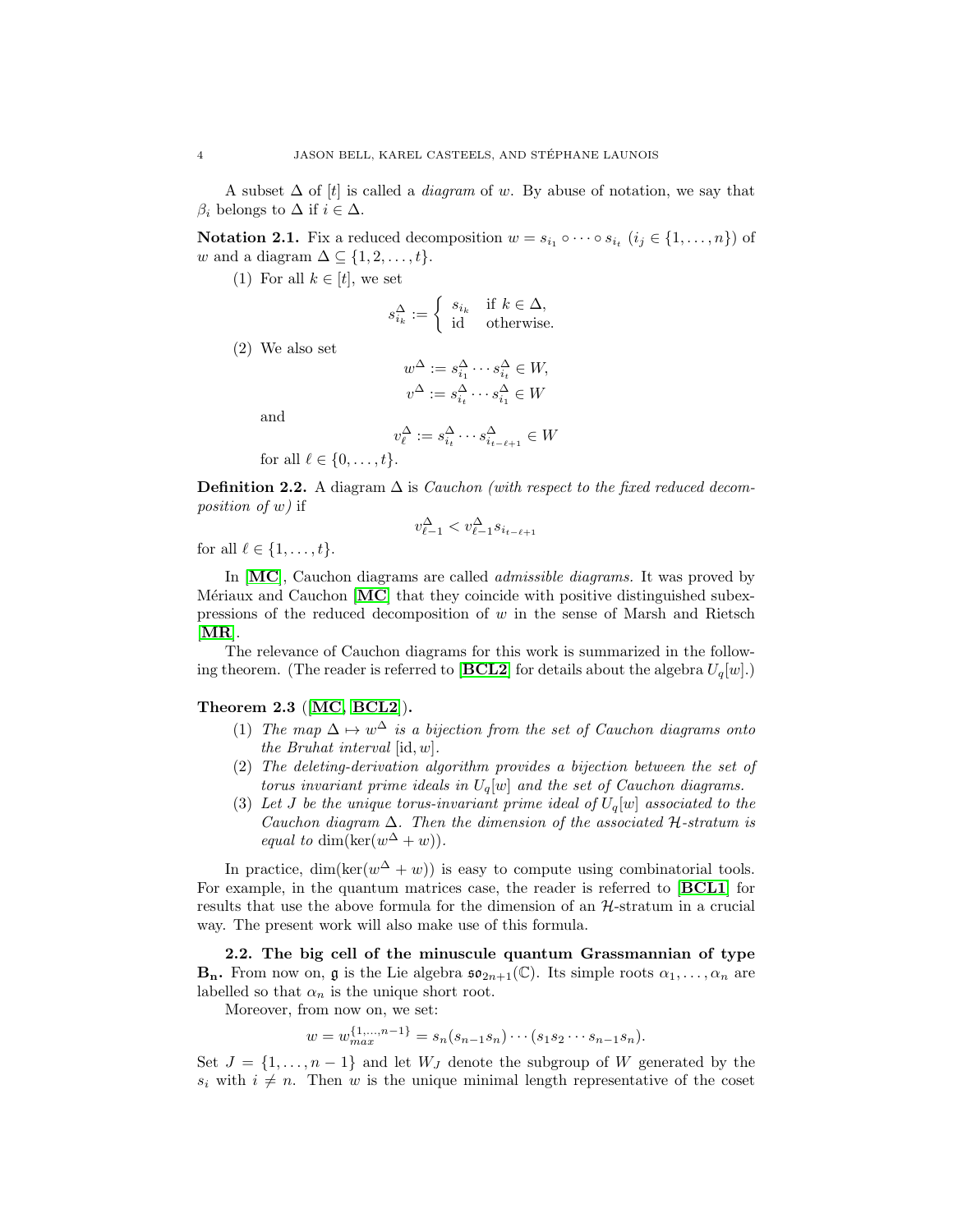$w_0 + W_J$ , where  $w_0$  is the longest element in W. In other words, w is the element of maximal length in  $W<sup>J</sup>$ .

The chosen reduced decomposition of  $w$  can be represented by the following Young tableau:



The positive roots  $\beta_1, \dots, \beta_{\frac{n(n+1)}{2}}$  can be placed in a Young tableau shape as follows:



In this case, we can represent a Cauchon diagram  $\Delta$  by a certain filling of the Young tableau above with black and white, the black boxes indicating the positive roots that belong to  $\Delta$ . (The box labelled  $\beta_i$  is black if and only if  $i \in \Delta$ .)

A filling of the Young tableau above with black and white is called a diagram of type  $B_n$ .

2.3. Symmetric Cauchon Diagrams. There is a useful visualization of a Cauchon diagram as a certain coloured grid which we now describe.

First recall that Cauchon diagrams coincide with positive distinguished subexpressions of w by the work of Mériaux-Cauchon  $[MC]$  $[MC]$  $[MC]$ . Hence we deduce from [[LW](#page-13-4)] that Cauchon diagrams coincide with <sup>L</sup>-diagrams in the sense of Lam and Williams. Note however that our convention here are slightly different from those of  $\text{LW}$  $\text{LW}$  $\text{LW}$ . Because of this, a reflection along the x-axis must be applied when using the results of Lam and Williams. Moreover Lam and Williams use labellings of Young tableaux by zeroes and crosses, whereas here we colour our Young tableaux with black and white. Our black boxes correspond to their zeroes and our white boxes correspond to their crosses.

<span id="page-5-0"></span>In **, Theorem 6.1, Lam and Williams have described the J-diagrams for the** case that interests us. As <sup>L</sup>-diagrams and Cauchon diagrams coincide by the above discussion, [[LW](#page-13-4), Theorem 6.1] also describes Cauchon diagrams of  $U_q[w_{max}^{(1,...,n-1)}]$ .

**Theorem 2.4** (Lam-Williams, Mériaux-Cauchon). A diagram of type  $B_n$  is a Cauchon diagram if and only if the following conditions are satisfied:

- (1) If there is a black box below a white box (and in the same column), then all boxes on the left and in the same row as the black box must be black.
- (2) If a diagonal box is black, then all boxes to its left (and in the same row) must be black.

We note that we can rephrase the conditions that appear in the previous theorem in a somehow simpler way. If  $\Delta$  is a Cauchon diagram, then we define the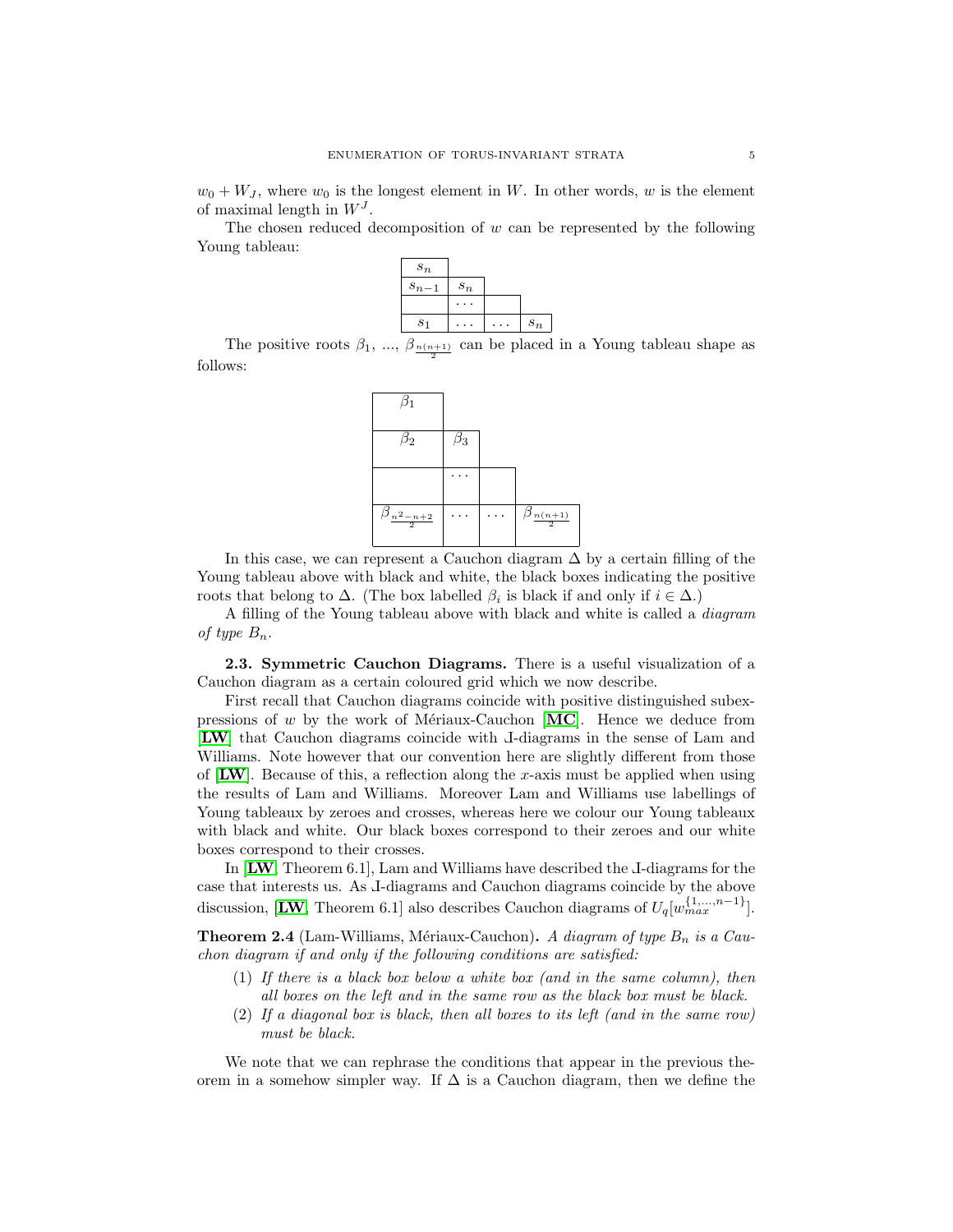associated symmetric Cauchon diagram  $\Delta'$  as the  $n \times n$  grid, where the lower triangular part is  $\Delta$  and the upper triangular part is the reflection of  $\Delta$  along the diagonal. Figure [1](#page-5-0) provides some examples.

One easily deduces from the previous theorem the following result.

**Corollary 2.5.** A symmetric Cauchon diagram is an  $n \times n$  grid of squares, indexed in the usual way by  $[n] \times [n]$ , where each square is coloured black or white so that the following properties are satisfied. First, if  $(i, j)$  is black, then so is  $(j, i)$ . Secondly, if  $(i, j)$  is black, then so is  $(h, j)$  for all  $h \in [i]$  or so is  $(i, h)$  for all  $h \in [j]$ . Figure [1](#page-5-0) provides some examples.

<span id="page-6-0"></span>

<span id="page-6-2"></span><span id="page-6-1"></span>FIGURE 1. Two Cauchon diagrams and their associated symmetric Cauchon diagrams

**Notation 2.6.** If  $\Delta$  is a Cauchon diagram of type  $B_n$ , we denote the corresponding symmetric Cauchon diagram by  $\Delta'$ .

2.4. Signed Permutations. It is well known (e.g., see [[BB](#page-12-4)]) that for a simple Lie algebra of type  $B_n$ , the Weyl group W is precisely the group  $S_{2n}^B$  of signed permutations, that is, permutations  $\sigma$  of the set  $[n] \cup (-[n])$  where

$$
\sigma(i) = -\sigma(-i)
$$

<span id="page-6-3"></span>for all  $i \in [n]$ . Given a Cauchon diagram  $\Delta$  and its associated symmetric Cauchon diagram  $\Delta'$ , we obtain a signed permutation  $\tau_{\Delta}$  by using the method of pipe-dreams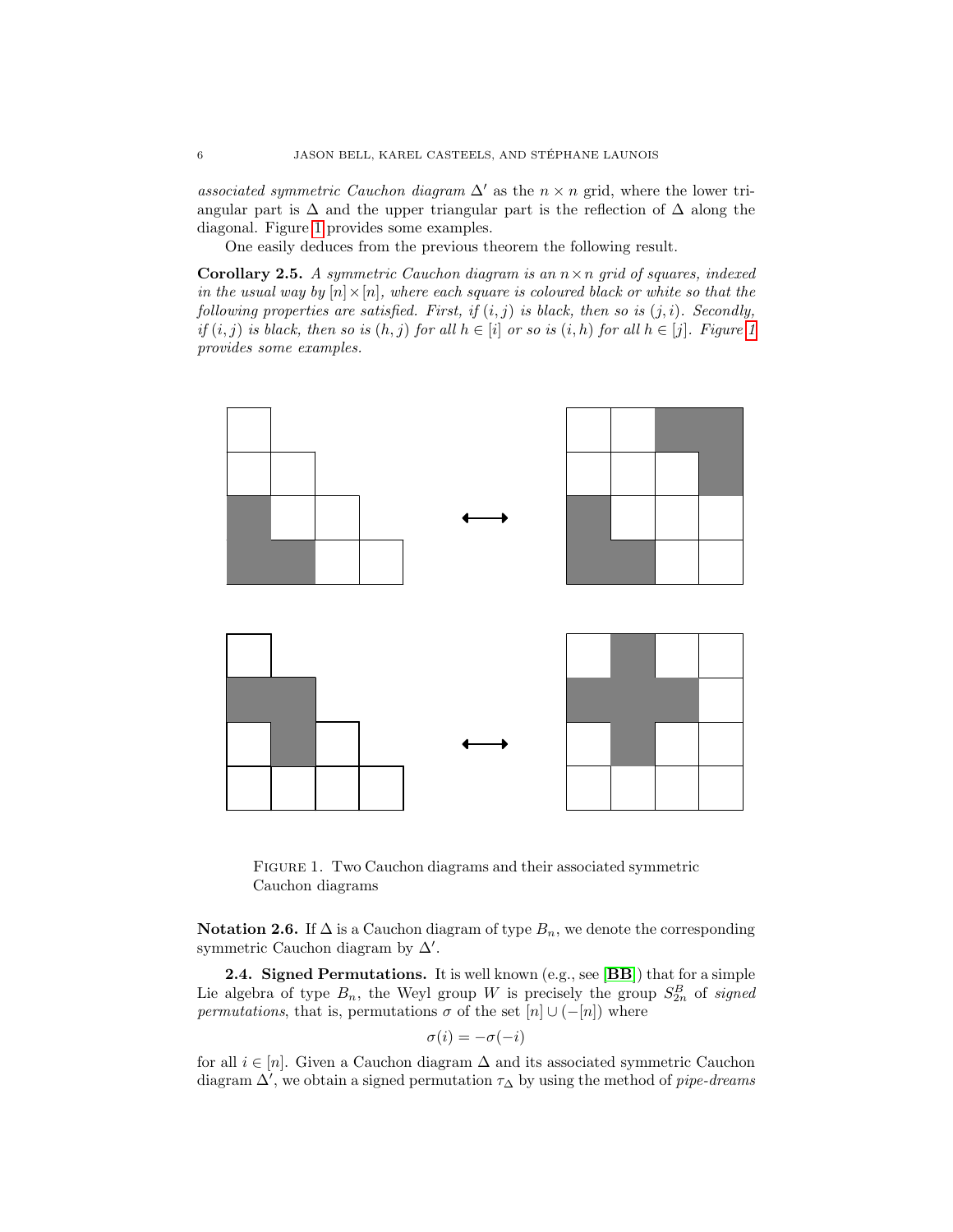<span id="page-7-2"></span>that we now describe. First, label the rows of  $\Delta'$  by 1,2,..., n (starting from the bottom-most row) and label columns by  $-n, -(n-1), \ldots, -1$  (starting from the left-most column). Next place pipes on the squares of  $\Delta'$  as follows. Each white square receives an "oriented pair of elbows", while each black square receives an "oriented cross". The situation for a specific example is pictured in Figure [2.](#page-6-0)



<span id="page-7-0"></span>FIGURE 2. Example of applying pipe-dreams to a symmetric Cauchon diagram

The signed permutation  $\tau_{\Delta}$  sends i (on the bottom or right side of  $\Delta$ ) to its image  $\tau_{\Delta}(i)$  (on the top or left side of  $\Delta$ ) by following the pipe starting at *i*. Note that when traversing a black square, we always go directly across the square. For the example in Figure [2,](#page-6-0) we find that  $\tau_{\Delta} = (1 - 4)(-1)$  4 $(2 \ 3 \ -2 \ -3)$  (where we have written the permutation in the standard disjoint cycle notation). We omit the proof of the following lemma but it may be justified by arguments similar to those in [[BCL1](#page-12-2)].

**Lemma 2.7.** For a Cauchon diagram  $\Delta$ , we have  $\tau_{\Delta} = w^{\Delta}w^{-1}$ .

<span id="page-7-1"></span>**2.5.** A Basis for  $\ker(w^{\Delta} + w)$ . We now show how one may use cycles of  $\tau_{\Delta}$  to calculate dim(ker( $w^{\Delta} + w$ )). For a sequence  $R = (a_1, a_2, \ldots, a_k)$ , define  $-R = (-a_1, -a_2, \ldots, -a_k)$ . The cycle structure of  $\tau_{\Delta}$  is easily seen to be a disjoint union of cycles that we group into the following types:

- Type (a). Pairs of fixed points  $(i)(-i)$ . (Such pairs occur if and only if i is an all-black row in  $\Delta$ .)
- Type (b). A pair of cycles of the form  $(R_1, -R_2, R_3, \ldots, -R_{2m})(-R_1, R_2, \ldots, R_{2m}),$ for some  $m \geq 1$ , where  $\cup_{i=1}^{2m} R_i \subseteq [n]$  is a disjoint union, and, without loss of generality, each sequence  $R_i$  of positive integers is monotone increasing.
- Type (c). A single cycle of the form  $(R_1, -R_2, \ldots, R_{2m-1}, -R_1, R_2, \ldots, -R_{2m-1})$  for some  $m \geq 1$ , where  $\cup_{i=1}^{2m-1} R_i \subseteq [n]$  is a disjoint union, and, without loss of generality, each sequence  $R_i$  of positive integers is monotone increasing.

Remark 2.8. It will be convenient to abuse pluralization by calling a pair of cycles of type  $(b)$ , a "cycle of type  $2$ ". Call a cycle of type  $(b)$  or  $(c)$  *even* or *odd* according to the parity of  $\sum_i |R_i|$ .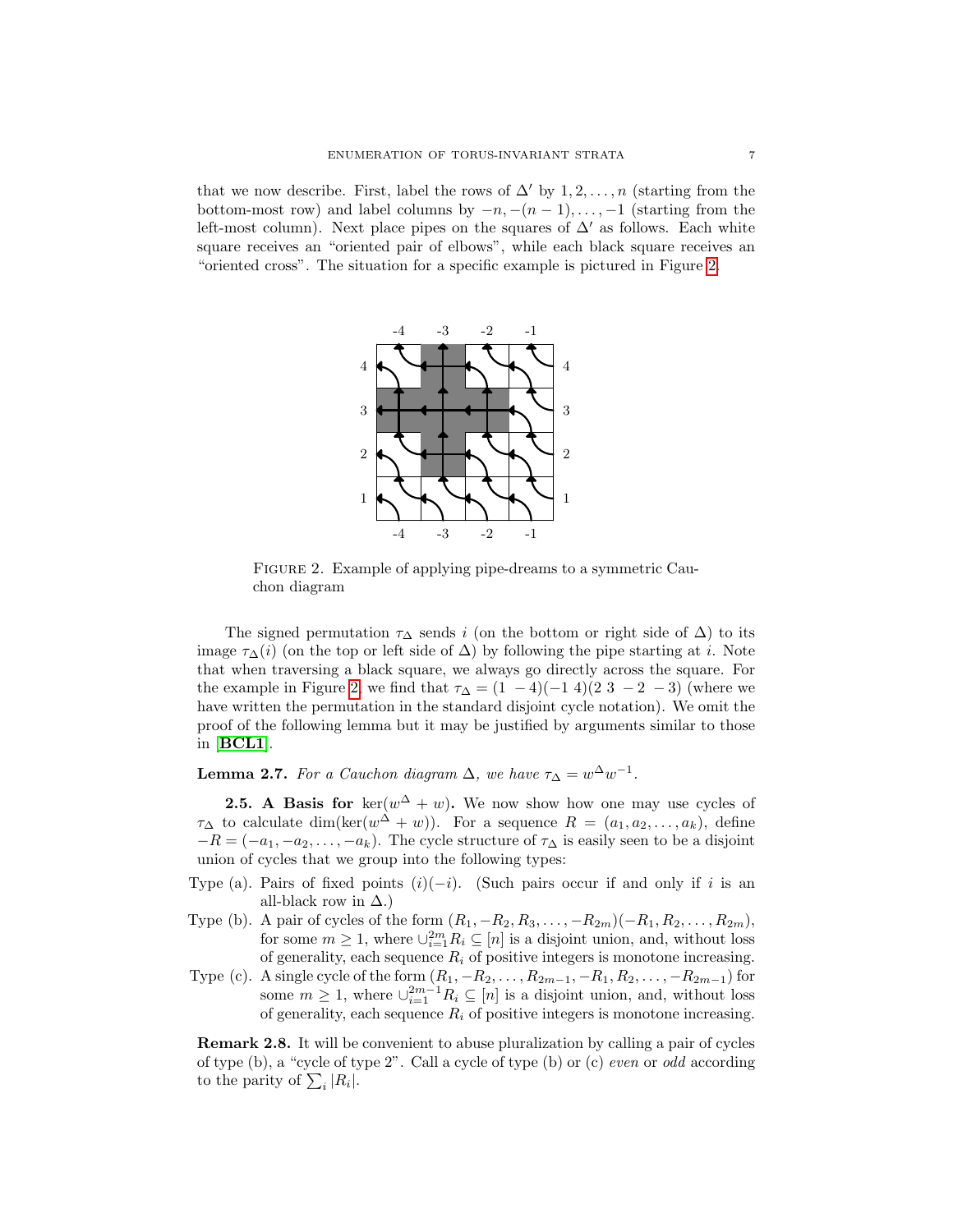Referring again to Figure [2,](#page-6-0) we see that  $(1 - 4)(-1)$  is an even cycle of type (b) and  $(2\ 3\ -2\ -3)$  is an even cycle of type (c).

Theorem 2.9. Let  $\Delta$  be a Cauchon diagram. There is a bijection between a basis for  $\ker(w^{\Delta} + w)$  and the set that consists of the even type (b) cycles together with the odd type (c) cycles in  $\tau_{\Delta}$ .

<span id="page-8-0"></span>PROOF. Let  $\tau = \tau_{\Delta}$ . For a signed permutation  $\sigma$ , let  $P_{\sigma}$  be the  $n \times n$  matrix (indexed by  $[n]$ ) defined by setting

<span id="page-8-1"></span>
$$
P_{\sigma}[i,j] = \begin{cases} 1 & \text{if } \sigma(i) = j, \\ -1 & \text{if } \sigma(i) = -j, \\ 0 & \text{otherwise.} \end{cases}
$$

It is straightforward to check that the homomorphism  $\sigma \mapsto P_{\sigma}^{T}$  is an ndimensional representation of  $S_{2n}^B$ . Combining this fact with Lemma [2.7](#page-6-1) gives

$$
\ker(w^{\Delta} + w) \simeq \ker(1 + w^{\Delta}w^{-1}) \simeq \ker(I + P_{\tau}).
$$

Now, note that a vector  $v \in \mathbb{R}^n$  is in  $\ker(I + P_{\tau})$  if and only if for every  $i \in [n]$ , the ith component  $v_i$  of v satisfies

(2.1) 
$$
v_i + P_{\tau}[i, \tau(i)]v_{|\tau(i)|} = 0.
$$

This simple fact allows one to construct a basis B for  $\ker(I + P_\tau)$  from the grouped cycles in the hypothesis as follows.

First suppose  $(R_1, -R_2, \ldots, R_{2m-1}, -R_1, R_2, \ldots, -R_{2m-1})$  is a cycle of type (c) and set  $r = \sum_{i=1}^{2m-1} |R_i|$ . Let a be the first entry in  $R_1$  and construct  $v \in \mathbb{R}^n$ by setting  $v_a = 1$  and, for  $1 \le j \le k - 1$ ,

$$
v_{|\tau^{j}(a)|} = (-1)^{j} \prod_{\ell=1}^{j} P_{\tau}[\tau^{\ell-1}(a), \tau^{\ell}(a)].
$$

In other words,  $v_{\vert \tau^j(a) \vert}$  is  $(-1)^j$  times the number of sign changes in  $\tau$  between a and  $\tau^{j}(a)$ . Set the remainder of the components in v to zero.

Using induction, it is easy to check that v satisfies [\(2.1\)](#page-7-0) for  $i = |\tau^j(a)|, 0 \le j \le k$  $r-2$ . Moreover, since  $\tau^r(a) = a$  we have

$$
v_{|\tau^{r-1}(a)|} + v_{|\tau^{r}(a)|} = v_{|\tau^{r-1}(a)|} + 1
$$
  
=  $(-1)^{r-1} \prod_{\ell=1}^{r-1} P_{\tau}[\tau^{\ell-1}(a), \tau^{\ell}(a)] + 1$   
=  $(-1)^{r-1} (-1)^{(\text{number of sign changes in }\tau)-1} + 1.$ 

Since  $\tau$  is of type (c), the number of sign changes in  $\tau$  is even. Thus [\(2.2\)](#page-7-1) is equal to zero if and only if r is odd. This shows that  $v \in B$  as required.

The argument for a cycle of type (b) is similar. Since all cycles are disjoint, it follows that for any  $a \in [n]$ ,  $v_a \neq 0$  for exactly one  $v \in B$ . Hence the elements of B are linearly independent. Finally, since any  $w \in \text{ker}(I + P_\tau)$  satisfies [\(2.1\)](#page-7-0), we must have that for any  $a \in [n]$  the values  $|w_{|\tau^j(a)}|$  are equal for all j. It follows that w is a linear combination of elements in B. Thus B is a basis for  $\ker(I + P_\tau)$ .

We conclude from Theorem [2.3,](#page-3-0) Lemma [2.7](#page-6-1) and Theorem [2.9](#page-7-2) the following result.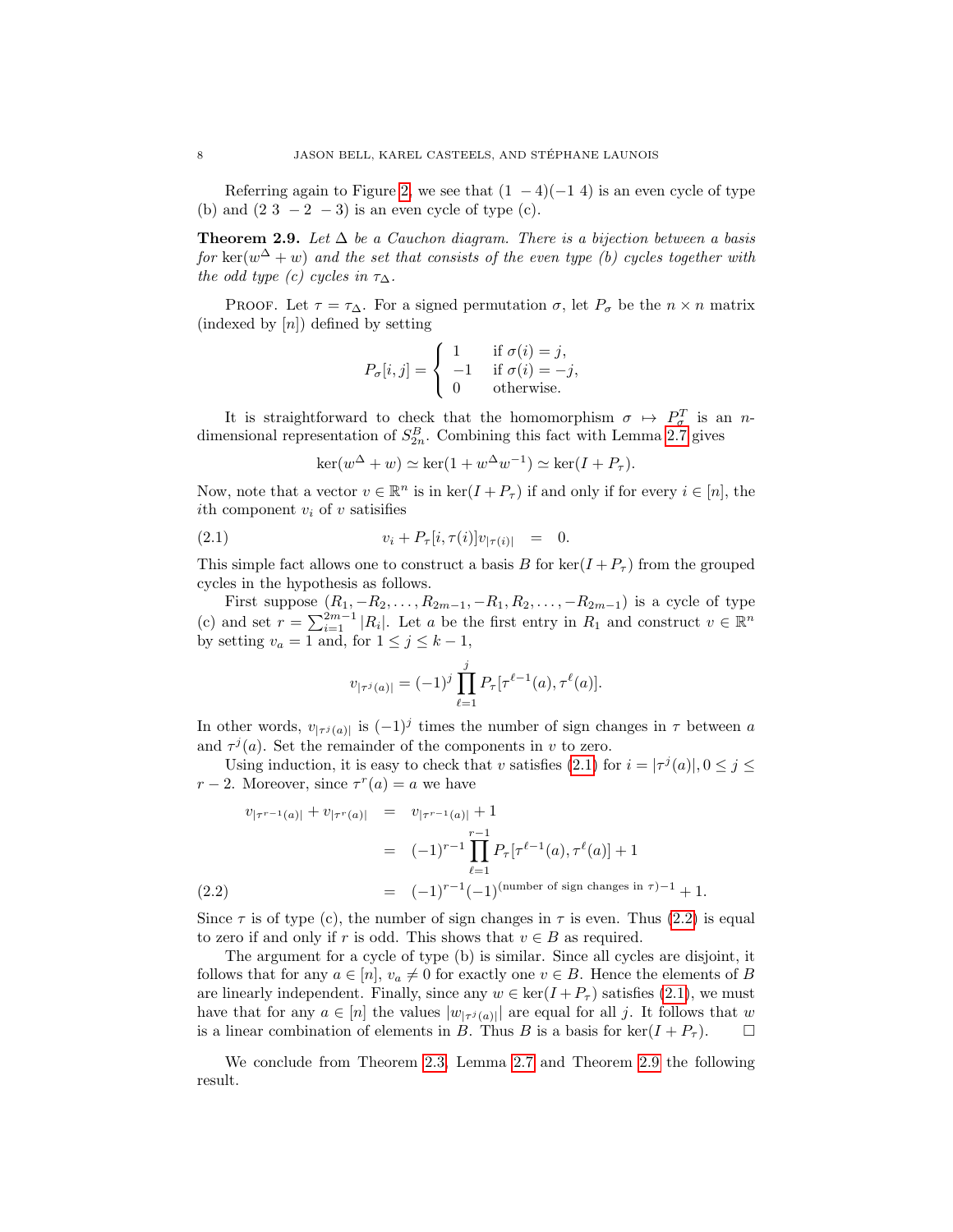Corollary 2.10. The dimension of the H-stratum associated to  $\Delta$  is equal to the total number of type (b) even cycles plus the total number of type (c) odd cycles in  $\tau_\Delta.$ 

#### 3. Enumeration of  $H$ -strata with respect to dimension

Before we begin, let us recall that the Stirling number of the second kind  $S(n, j)$  counts the number of partitions of  $[n]$  into exactly j non-empty subsets. The following facts are well known (e.g., see [[Sta](#page-13-6)]).

**Proposition 3.1.** If n and j are nonnegative integers, then

(3.1) 
$$
\frac{1}{j!}(e^x - 1)^j = \sum_{m=j}^{\infty} S(m, j) \frac{x^m}{m!};
$$

(3.2) 
$$
S(n,j) = \frac{1}{j!} \sum_{i=0}^{j} (-1)^{j-i} {j \choose i} i^{n}.
$$

We now derive a formal power series  $H(x, t) \in \mathbb{Q}(t)[[x]]$ , where the coefficient of  $x^n/n!$  in  $H(x)$  is the polynomial  $p_n(t) = \sum_{d=0}^n c_d t^d$ ,  $c_d$  being the number of d-dimensional  $\mathcal{H}$ -strata in  $U_q[w_{max}^{\{1,\ldots,n-1\}}]$ .

We find  $H$  by using the well-known exponential formula from enumerative combinatorics. Roughly speaking, the formula can be applied in the following type of situation. Suppose one fixes a family  $\mathcal F$  of finite, ordered subsets from some fixed set. We call the elements of  $\mathcal F$  "components". Suppose each component in  $\mathcal F$  has a notion of size (a positive integer). Furthermore, for a field  $K$  of characteristic zero, let  $f : \mathbb{N} \to \mathbb{K}$ , and call  $f(n)$  the "weight" associated to the components in  $\mathcal F$ of size *n*. Finally let  $D(x) = \sum_{n=1}^{\infty} f(n) \frac{x^n}{n!}$  $\frac{x^n}{n!} \in \mathbb{K}[[x]]$  be the exponential generating function for the weights of the components of size n in  $\mathcal{F}$ .

Theorem 3.2 (The Exponential Formula [[Sta](#page-13-6), Corollary 5.1.6]). We continue with the notation from the previous paragraph. Let  $K$  be the family whose members consist of all finite sets of mutually disjoint components in F. Let  $h : (\mathbb{N} \cup \{0\}) \to \mathbb{K}$ be defined by  $h(0) = 1$  and  $h(n) = \sum f(|a_1|) \cdots f(|a_k|)$ , where the sum is over all set partitions  $a_1, \ldots, a_k$  of  $[n]$  with  $a_i \neq \emptyset$  for all i. If  $H(x) \in \mathbb{K}[[x]]$  is the exponential generating function for the  $h(n)$ , then

<span id="page-9-0"></span>
$$
H(x) = \exp(D(x)).
$$

<span id="page-9-1"></span>In our present work, a "component" means a single cycle of type (a), (b) or (c) as in Section [2.5.](#page-6-2) The size of a component is the sum  $\sum_i |R_i|$  (as in Remark [2.8\)](#page-6-3). By Theorem [2.9,](#page-7-2) we would like our weights to distinguish the parities of the sizes of components. So we take  $\mathbb{K} = \mathbb{Q}(t)$  and let the weight of n be the polynomial  $a_n t + b_n$ , where  $a_n$  and  $b_n$  are as follows.

First note that the only Cauchon diagram  $\Delta$  with  $\tau_{\Delta}$  consisting of exactly one type (a) cycle is the  $1 \times 1$  black square. On the other hand, the Cauchon diagram corresponding to the  $1 \times 1$  white square is a single odd cycle of type (c). So we set  $a_1t + b_1 = t + 1.$ 

Next, observe that if  $\tau_{\Delta}$  consists of exactly one cycle of type (b) or (c), then its type is determined by the parity of n:  $\tau_{\Delta}$  is of type (c) if and only if  $n \geq 3$  is odd. Therefore, we tag with a t the cases where n and the cycle  $\tau_{\Delta}$  have the same parity. Thus, if  $n \geq 3$  is odd, then we set  $a_n$  to be the number of  $n \times n$  diagrams whose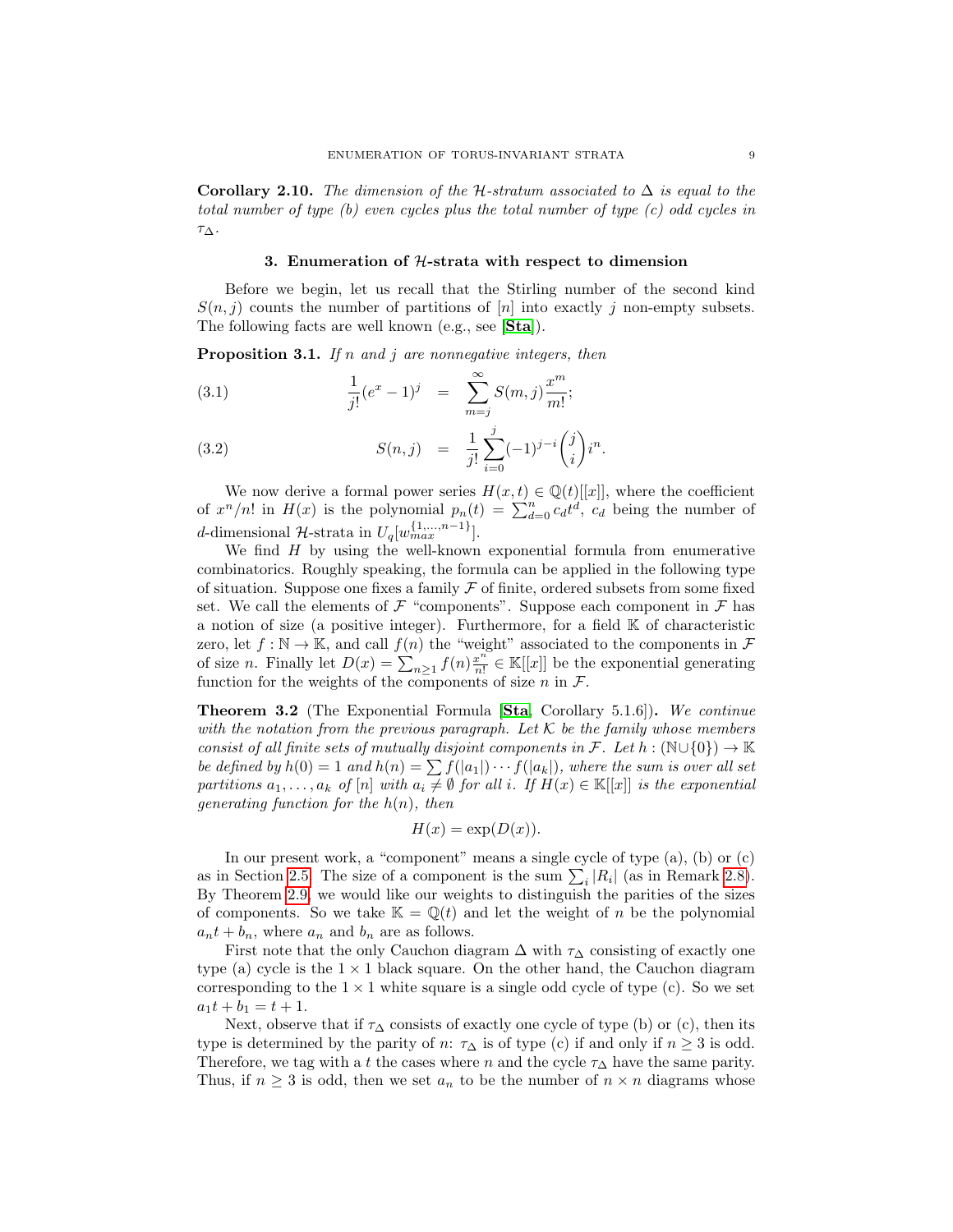$\tau_{\Delta}$  consists of a single type (c) cycle, and  $b_n$  to be the number of  $n \times n$  diagrams whose  $\tau_{\Delta}$  consists of a single type (b) cycle. If n is even, we interchange types (b) and (c) in the previous sentence.

So if  $D(x) = D(x,t)$  is the exponential generating function with weights as just described, then using some elementary combinatorics concerning the possible sequences in a type (b) or (c) cycle, imply that  $D(x, t)$  is given by

<span id="page-10-1"></span>
$$
D(x,t) = x + \sum_{n=1}^{\infty} \left[ \sum_{j=1}^{n} \left( \frac{1 + (-1)^{n+j}}{2} \right) (j-1)! S(n,j) t + \left( \frac{1 - (-1)^{n+j}}{2} \right) (j-1)! S(n,j) \right] \frac{x^n}{n!}.
$$

Now we simplify using standard identities (including those from Proposition [3.1\)](#page-8-0):

<span id="page-10-0"></span>
$$
D(x,t)
$$
  
=  $x + \frac{t}{2} \left( \sum_{j=1}^{\infty} (j-1)! \left( \sum_{n=j}^{\infty} S(n,j) \frac{x^n}{n!} \right) + \sum_{j=1}^{\infty} (-1)^j (j-1)! \sum_{n=j}^{\infty} S(n,j) \frac{(-x)^n}{n!} \right)$   
+  $\frac{1}{2} \left( \sum_{j=1}^{\infty} (j-1)! \left( \sum_{n=j}^{\infty} S(n,j) \frac{x^n}{n!} \right) - \sum_{j=1}^{\infty} (-1)^j (j-1)! \sum_{n=j}^{\infty} S(n,j) \frac{(-x)^n}{n!} \right)$   
=  $x + \frac{t}{2} \left( \sum_{j=1}^{\infty} (j-1)! \frac{(e^x - 1)^j}{j!} + \sum_{j=1}^{\infty} (j-1)! \frac{(1 - e^{-x})^j}{j!} \right)$   
+  $\frac{1}{2} \left( \sum_{j=1}^{\infty} (j-1)! \frac{(e^x - 1)^j}{j!} - \sum_{j=1}^{\infty} (j-1)! \frac{(1 - e^{-x})^j}{j!} \right)$   
=  $x + \frac{t}{2} \left( -\log(2 - e^x) - \log(e^{-x}) \right) + \frac{1}{2} \left( -\log(2 - e^x) + \log(e^{-x}) \right)$   
=  $x + \log(2 - e^x) \frac{-1 - t}{2} + \frac{t - 1}{2}x$ .  
Hence we get:

(3.3) 
$$
D(x,t) = \log(2 - e^x)^{\frac{-1-t}{2}} + \frac{t+1}{2}x.
$$

From the above calculations, we obtain the following result.

**Theorem 3.3.** If  $H(x) = H(x,t)$  is the generating function whose  $t^d \frac{x^n}{n!}$  $rac{x}{n!}$  coefficient is the number of d-dimensional H-strata in  $U_q[w_{max}^{(1,...,n-1)}]$ , then

$$
H(x,t) = \left(\frac{e^x}{2 - e^x}\right)^{\frac{t+1}{2}}
$$

.

PROOF. By the exponential formula we have  $H(x,t) = \exp(D(x,t))$ . Therefore the result follows from  $(3.3)$ .

Note that the coefficient of  $\frac{x^n}{n!}$  $\frac{x^m}{n!}$  in  $H(x, 1)$  is the total number of H-strata in  $U_q[w_{max}^{(1,...,n-1)}]$ . In other words, the coefficient of  $\frac{x^n}{n!}$  $\frac{x^n}{n!}$  in  $H(x, 1)$  is the total number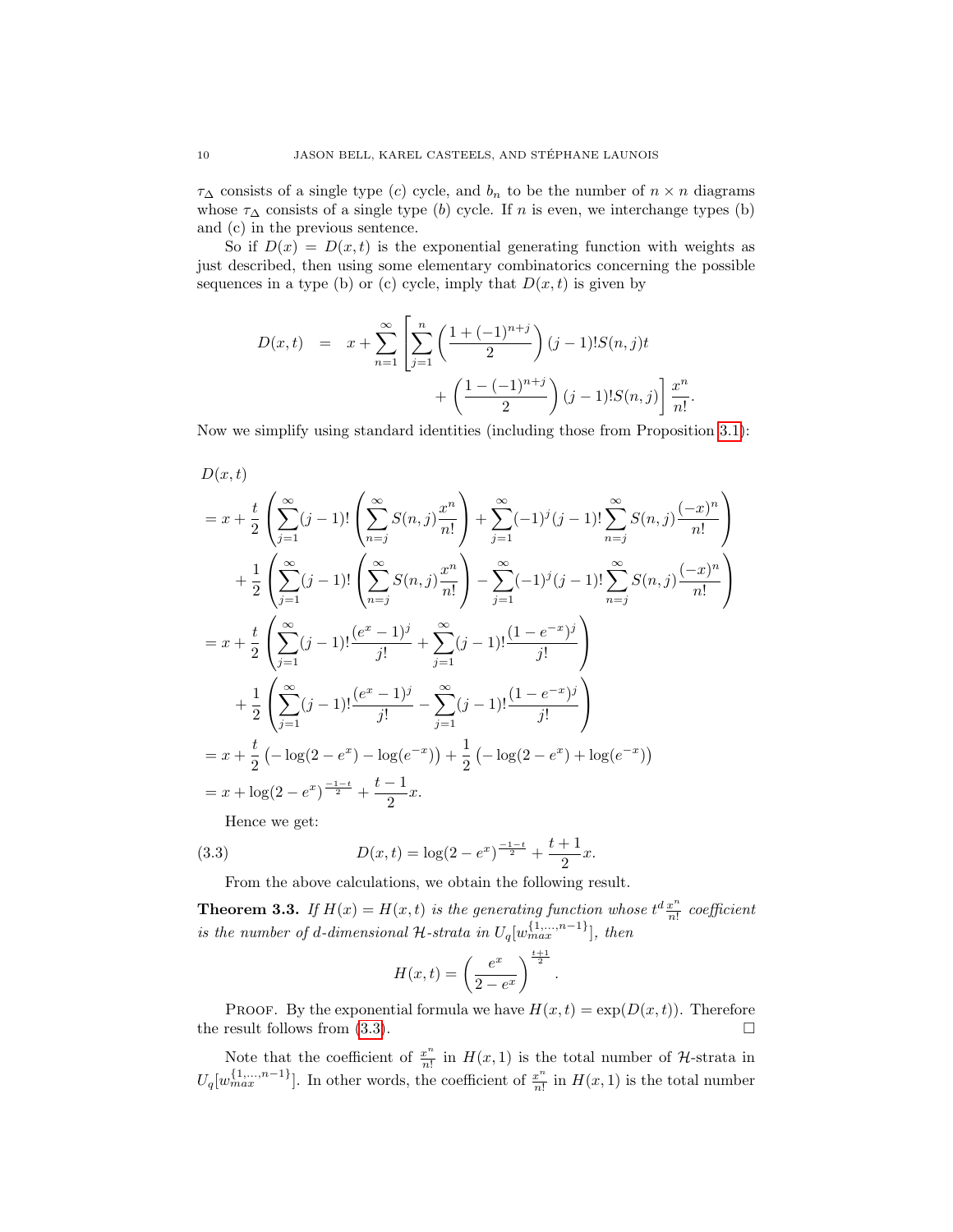<span id="page-11-0"></span>of H-primes in  $U_q[w_{max}^{(1,...,n-1)}]$ . On the other hand, the coefficient of  $\frac{x^n}{n!}$  $\frac{x^{\alpha}}{n!}$  in  $H(x,0)$ is the number of primitive  $\mathcal{H}$ -primes in  $U_q[w_{max}^{\{1,\ldots,n-1\}}]$  as it follows from the Stratification Theorem of Goodearl and Letzter that a stratum is 0-dimensional exactly when the associated  $H$ -prime is primitive [[BG](#page-12-3), II.8.4]. So we deduce from the previous theorem the following results.

**Corollary 3.4.** Let  $H(x, t)$  be as in the statement of Theorem [3.3.](#page-9-1) Then:

(1) The exponential generating function for the total number of H-primes in  $U_q[w_{max}^{\{1,\ldots,n-1\}}]$  is given by

(3.4) 
$$
H(x,1) = \frac{e^x}{2 - e^x}.
$$

(2) The exponential generating function for the total number of H-invariant primitive ideals in  $U_q[w_{max}^{\{1,\ldots,n-1\}}]$  is given by

(3.5) 
$$
H(x,0) = \left(\frac{e^x}{2 - e^x}\right)^{\frac{1}{2}}
$$

#### 4. The proportion of primitive  $H$ -primes

In this section we show that as  $n \to \infty$ , the proportion of H-primes that are primitive is asymptotically zero in the algebra  $U_q[w_{max}^{\{1,\ldots,n-1\}}]$ . This fact, while perhaps expected, is not obvious, especially in view of the  $m \times n$  quantum matrices case, where if m is fixed and  $n \to \infty$ , the asymptotic proportion of H-primes has been recently shown to be positive [[BCL1](#page-12-2)].

<span id="page-11-1"></span>If  $F(x)$  is a formal power series with coefficients in some ring, we let  $[x^n]F(x)$ denote the coefficient of  $x^n$  in  $F(x)$ .

We let  $\text{Prim}(n)$  denote the number of primitive  $\mathcal{H}$ -primes in  $U_q[w_{max}^{(1,...,n-1)}]$ . Recall that  $\text{Prim}(n)$  is also the number of 0-dimensional strata of  $U_q[w_{max}^{(1,...,n-1)}]$ . Then Equation [\(3.5\)](#page-10-0) gives

$$
Prim(n)/n! = [x^n] exp(x/2)(2 - e^x)^{-1/2}.
$$

Using the Taylor expansion of  $(2 - e^x)^{-1/2} = (1 - (e^x - 1))^{-1/2}$ , we see that the coefficients of the power series expansion of  $(2-e^x)^{-1/2}$  are nonnegative. Since  $\exp(x/2)$  is coefficient-wise less than or equal to  $\exp(x)$  and has nonnegative coefficients, we see

$$
\text{Prim}(n)/n! = [x^n] \exp(x/2)(2 - e^x)^{-1/2} \le [x^n] \exp(x)(2 - e^x)^{-1/2}.
$$

Recalling from [\(3.4\)](#page-10-1) that the exponential generating function for the total number of  $H$ -primes is given by

$$
\exp(x)/(2 - e^x),
$$

we note that to show that the proportion of primitive  $\mathcal{H}$ -primes in  $U_q[w_{max}^{\{1,\ldots,n-1\}}]$ tends to zero, it is sufficient to show that

$$
[xn] \exp(x) (2 - ex)-1/2 = o ([xn] \exp(x) / (2 - ex)).
$$

We accomplish this via the following lemmas.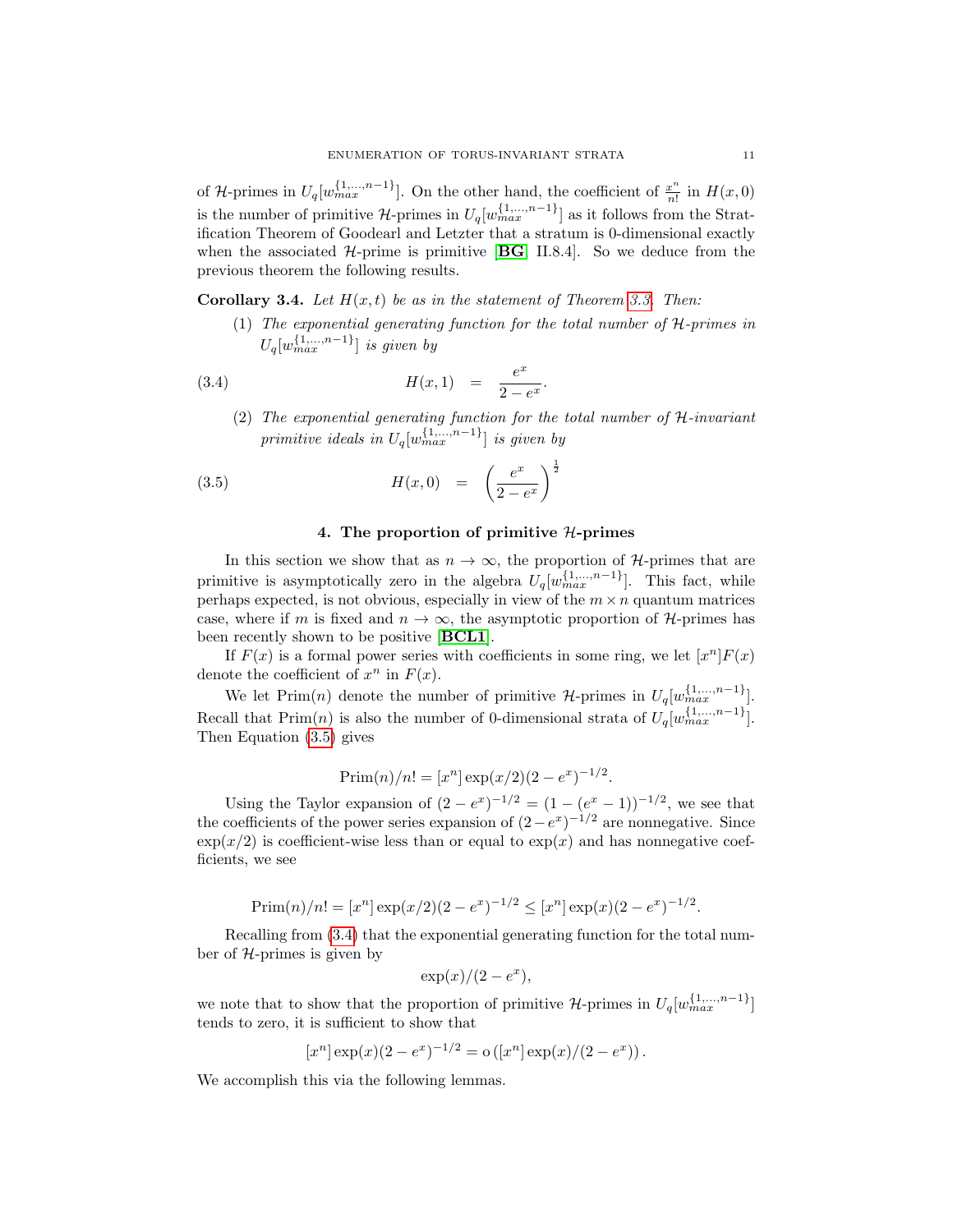**Lemma 4.1.** Suppose that  $A(x) = \sum_{n\geq 0} a_n x^n/n!$  and  $B(x) = \sum_{n\geq 0} b_n x^n/n!$  are two exponential generating functions with positive coefficients. If  $a_n = o(b_n)$  and  $\log(b_n)/\log(n) \to \infty$  as  $n \to \infty$  then

$$
[x^n] \exp(x) A(x) = o([x^n] \exp(x) B(x)).
$$

PROOF. Let  $\varepsilon > 0$ . By assumption, there exists some natural number d such that  $a_n < \varepsilon b_n/2$  for  $n \geq d$ . Therefore, for n sufficiently large, we have

$$
\frac{x^n}{n!} \Big| \exp(x) A(x) = \sum_{j \le n} {n \choose j} a_j
$$
  
 
$$
\le \sum_{d \le j \le n} \varepsilon {n \choose j} b_j/2 + {n \choose d} (a_0 + \dots + a_d).
$$

By assumption  $b_n$  grows faster than any polynomial. Since  $a_0, \ldots, a_d$  are constant, we see that

$$
\binom{n}{d}(a_0 + \dots + a_d) < \varepsilon b_n/2
$$

for all  $n$  sufficiently large. Thus

 $\lceil$ 

$$
[\frac{x^n}{n!}] \exp(x)A(x) \le \varepsilon[\frac{x^n}{n!}] \exp(x)B(x)
$$

for all sufficiently large n. The result follows.  $\Box$ 

**Lemma 4.2.** Suppose that  $\{a_n\}$  and  $\{b_n\}$  are two sequences of positive numbers such that  $a_n = o(b_n)$  and  $log(b_n)/n \to \infty$  as  $n \to \infty$ . Then

$$
\sum_{j=1}^{n} a_j S(n,j) = o\left(\sum_{j=1}^{n} b_j S(n,j)\right).
$$

<span id="page-12-2"></span><span id="page-12-1"></span>PROOF. Let  $\varepsilon > 0$ . By assumption, there exists some natural number d such that  $a_n < \varepsilon b_n/2$  for  $n \geq d$ . Thus

$$
\sum_{j=1}^{n} a_j S(n,j) < \sum_{j < d} a_j S(n,j) + \varepsilon \sum_{d \le j \le n} b_j S(n,j)/2.
$$

<span id="page-12-4"></span><span id="page-12-3"></span>Now since Formula [\(3.2\)](#page-8-1) easily gives  $S(n, j) < (2j)^n$  and  $b_n$  grows superexponentially, we have that for  $n$  sufficiently large

$$
\sum_{j < d} a_j S(n,j) < (a_1 + \dots + a_d) S(n,d) \le \varepsilon b_n S(n,n)/2.
$$

<span id="page-12-0"></span>**Corollary 4.3.** In  $U_q[w_{max}^{\{1,\ldots,n-1\}}]$ , the proportion of H-primes that are primitive tends to 0 as  $n \to \infty$ .

PROOF. Recall from the discussion above Lemma [4.1](#page-11-0) that we just need to prove

$$
[x^n] \exp(x) (2 - e^x)^{-1/2} = o([x^n] \exp(x) / (2 - e^x)).
$$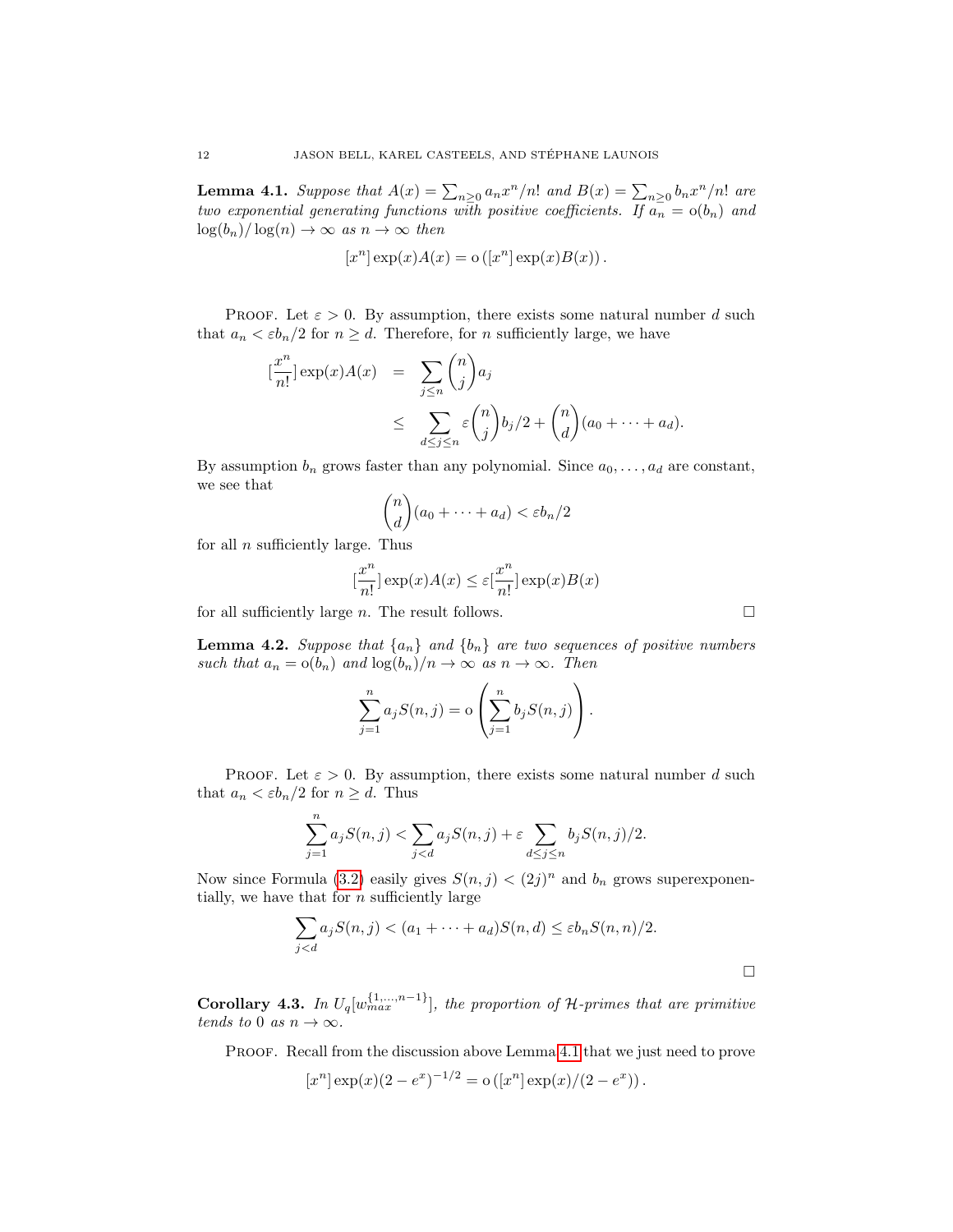<span id="page-13-4"></span>Note that

$$
(2 - e^x)^{-1/2} = (1 - (e^x - 1))^{-1/2}
$$
  
= 
$$
\sum_{j\geq 0} {\binom{-1/2}{j}} (-1)^j (e^x - 1)^j
$$
  
= 
$$
\sum_{j\geq 0} {\binom{2j}{j}} (e^x - 1)^j / 4^j.
$$

<span id="page-13-6"></span><span id="page-13-5"></span><span id="page-13-0"></span>Thus for  $n \geq 1$ , we have

$$
\left[\frac{x^n}{n!}\right](2 - e^x)^{-1/2} = \sum_{1 \le j \le n} S(n, j)j! \binom{2j}{j} / 4^j.
$$

<span id="page-13-3"></span><span id="page-13-1"></span>Similarly,

$$
\left[\frac{x^n}{n!}\right](2 - e^x)^{-1} = \sum_{1 \le j \le n} S(n, j)j!.
$$

<span id="page-13-2"></span>Letting  $a_j = j! {2j \choose j} / 4^j$  and  $b_j = j!$  and noting that  ${2j \choose j} / 4^j \rightarrow 0$  as  $j \rightarrow \infty$ , we see that

$$
[x^n](2 - e^x)^{-1/2} = o([x^n](2 - e^x)^{-1})
$$

as  $n \to \infty$  by Lemma [4.2.](#page-11-1) Since

$$
\sum_{1 \le j \le n} S(n,j)j!
$$

grows superpolynomially in  $n$ , we have that

$$
[x^n] \exp(x) (2 - e^x)^{-1/2} = o([x^n] \exp(x) / (2 - e^x))
$$

by Lemma [4.1.](#page-11-0) The result follows.

#### References

- [BCL1] J. Bell, K. Casteels, and S. Launois, *Enumeration of H-strata in quantum matrices with* respect to dimension, [arXiv:1009.2474.](http://arxiv.org/abs/1009.2474)
- [BCL2]  $\_\_\_\_\$ , Primitive ideals in quantum schubert cells: dimension of the strata, [arXiv:1009.1347.](http://arxiv.org/abs/1009.1347)
- [BL] J. Bell and S. Launois, On the dimension of H-strata in quantum algebras, Algebra and Number Theory 4 (2010), no. 2, 175–200.
- [BB] A. Björner and F. Brenti, *Combinatorics of Coxeter groups*, Graduate Texts in Mathematics, vol. 231, Springer, New York, 2005.
- [BG] K.A. Brown and K.R. Goodearl, Lectures on algebraic quantum groups, Advanced Courses in Mathematics. CRM Barcelona, Birkhäuser Verlag, Basel, 2002.
- [Cau] G. Cauchon, Effacement des d´erivations et spectres premiers des alg`ebres quantiques, J. Algebra 260 (2003), no. 2, 476–518.
- [DKP] C. De Concini, V. Kac and C. Procesi, Some quantum analogues of solvable Lie groups, In: Geometry and analysis (Bombay, 1992), pp. 41–65, Tata Inst. Fund. Res., Bombay, 1995.
- [GL1] K.R. Goodearl and E.S. Letzter, Prime factor algebras of the coordinate ring of quantum matrices, Proc. Amer. Math. Soc. 121 (1994), no. 4, 1017–1025.
- [GL2]  $\ldots$ , The Dixmier-Moeglin equivalence in quantum matrices and quantum Weyl algebras, Trans. Amer. Math. Soc. 352 (2000), no. 3, 1381–1403.
- [Jan] J.C. Jantzen, Lectures on quantum groups, Graduate Studies in Mathematics, vol. 6, American Mathematical Society, Providence, RI, 1996.
- [Jos] A. Joseph, Quantum groups and their primitive ideals, Ergebnisse der Mathematik und ihrer Grenzgebiete (3) [Results in Mathematics and Related Areas (3)], vol. 29, Springer-Verlag, Berlin, 1995.